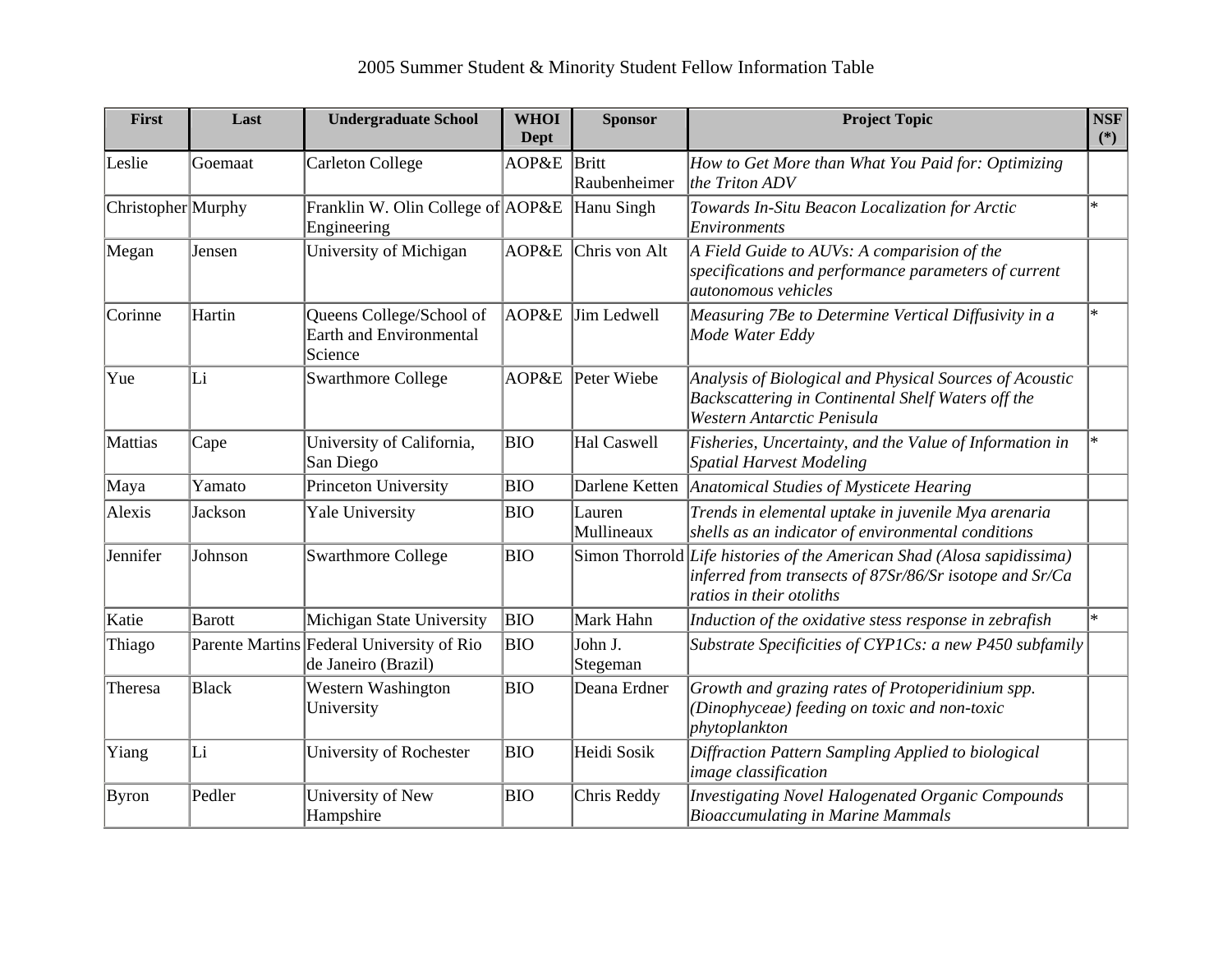| First     | Last                  | <b>Undergraduate School</b>                    | <b>WHOI</b><br><b>Dept</b> | <b>Sponsor</b>        | <b>Project Topic</b>                                                                                         | <b>NSF</b><br>$(*)$ |
|-----------|-----------------------|------------------------------------------------|----------------------------|-----------------------|--------------------------------------------------------------------------------------------------------------|---------------------|
| Brenna    | Mahoney               | <b>Cornell University</b>                      | <b>BIO</b>                 | Don Anderson          | Intra-population genetic variation of Alexandrium<br>fundyense in the Gulf of Maine using microsatellite DNA |                     |
| Sarah     | L'Heureux             | University of Delaware                         | <b>BIO</b>                 | Tim Shank             | Evolutionary Relationships of Deep-Sea Chemosynthetic<br>Shrimp Revealed by Ribosomal 28S                    |                     |
| Jennifer  | <b>Barry</b>          | <b>Swarthmore College</b>                      | G&G                        | Mark Behn             | Melting and Mantle Flow at Oblique Ultraslow-<br><b>Spreading Ridges</b>                                     |                     |
| Jacob     | Walter                | University of Colorado at<br>Boulder           | G&G                        | Ralph Stephen         | OSNPE Revisited: Seafloor Tilt and Compliance<br><b>Corrections for Noise Reduction</b>                      |                     |
| Janelle   | Homburg               | <b>Rice University</b>                         | G&G                        | Glenn Gaetani         | An experimental investigation of high-temperature Fe<br>isotope fractionation in the Fe/FeS systems          | $\ast$              |
| Elizabeth | Mollo-<br>Christensen | Colby College                                  | G&G                        | Joan Bernhard         | Using Foraminifera to Study the Effects of Deep Ocean<br>CO2 Sequestration                                   | $\ast$              |
| Piyapa    | Dejtrakulwong         | Northwestern University                        | G&G                        | Laurent<br>Montesi    | Characterization of Seismicity in Alaska/Aleutian<br><b>Subduction Zone</b>                                  |                     |
| Ratsirin  | Supcharoen            | <b>Bowdoin College</b>                         | G&G                        | Daniel C.<br>McCorkle | Radon Radiochemical Tracer for Groundwater<br>Discharge into the Coastal Ocean                               |                     |
| Kimberly  | Popendorf             | California Institute of<br>Technology          | MC&G                       | Ben Van Mooy          | Phosphatidylethanolamine as a Biomarker for<br>Heterotrophic Bacteria                                        |                     |
| Erin      | <b>Bertrand</b>       | <b>Bates College</b>                           | MC&G                       | <b>Mak Saito</b>      | Vitamin B12 Biogeochemistry: Uptake in the Costa Rica<br><b>Upwelling Dome</b>                               |                     |
| Sharon    | Bone                  | Vassar College                                 | MC&G                       | Matt Charette         | Role of a subterranean estuary as a source or sink of<br>arsenic and mercury to coastal waters               |                     |
| Pamela    | Barrett               | University of Rochester                        | MC&G                       |                       | Konrad Hughen Lipid Biomarkers as Recorders of Holocene Climate<br>Variability                               | $\ast$              |
| Jessica   | Bell                  | <b>Wellesley College</b>                       | <b>MPC</b>                 | Hauke Kite-<br>Powell | Quantifying the Effect of Oyster Aquaculture on Nitrogen<br><b>Balance in Waquoit Bay</b>                    |                     |
| Laure     | Katz                  | <b>Stanford University</b>                     | <b>MPC</b>                 | Porter<br>Hoagland    | The sustainability of Reduction Fisheries in Light of a<br>Growing Aquaculture Industry                      | $\ast$              |
| Hannah    | Hiester               | St. John's College,<br>University of Cambridge | PO                         | Karl Helfrich         | The effect of rotation on a 2-dimensional shallow water<br>system                                            |                     |
|           |                       |                                                |                            |                       |                                                                                                              |                     |